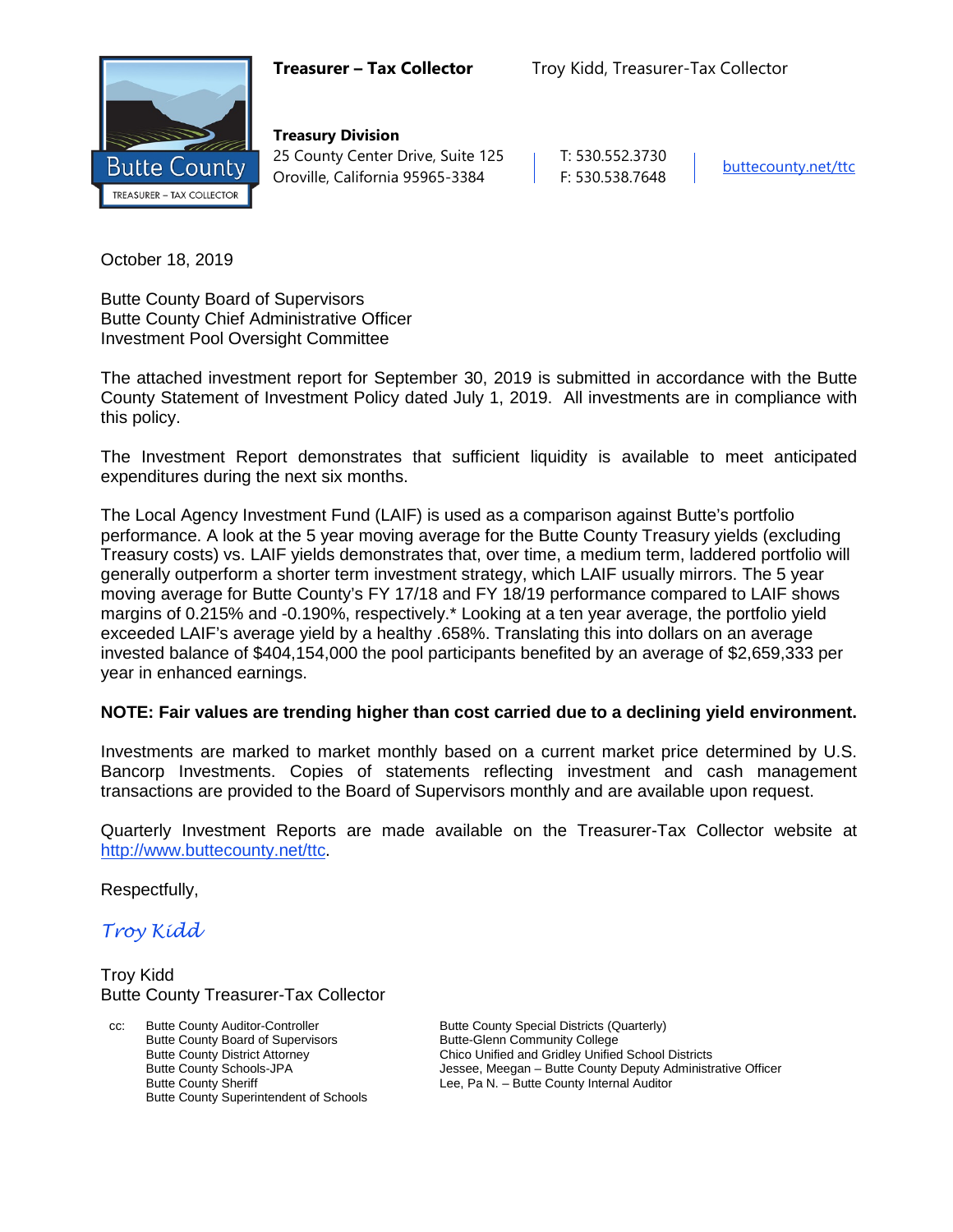

# **September 30, 2019 BUTTE COUNTY Treasurer's Investment Report Portfolio Holdings by Main Fund**

Investment Policy Compliance: This investment report is submitted in accordance with the Butte County Statement of Investment Policy dated July 1, 2019. All investments are in compliance with this policy.

Investments are marked to market monthly based on a current market price determined by U.S. Bancorp Investments. Sufficient liquidity is available to meet anticipated expenditures during the next six months.

| <b>Main Fund (Actively Managed)</b> | <b>Face Amount/Shares</b> | <b>Market Value</b> |                   | Book Value YTM @ Cost | <b>Days To Maturity</b> |
|-------------------------------------|---------------------------|---------------------|-------------------|-----------------------|-------------------------|
| <b>CAMP Short Term</b>              | 10,262,631.54             | 10,262,631.54       | 10,262,631.54     | 2.220                 | 1                       |
| CD Negotiable                       | 11,500,000.00             | 11,505,139.80       | 11,497,865.36     | 2.212                 | 845                     |
| Corporate - Supranationals          | 68,150,000.00             | 68,538,687.20       | 68,118,852.94     | 2.045                 | 892                     |
| <b>Corporate Notes</b>              | 47,662,000.00             | 48,767,494.74       | 47,902,345.94     | 2.357                 | 1,176                   |
| LAIF                                | 116,328,066.48            | 116,328,066.48      | 116,328,066.48    | 2.280                 | 1                       |
| <b>Municipal Bonds</b>              | 47,630,000.00             | 48,104,446.05       | 47,812,286.89     | 2.037                 | 810                     |
| US Agency                           | 157,760,000.00            | 158,917,094.68      | 157,884,802.28    | 2.049                 | 1,131                   |
| <b>US Treasury</b>                  | 59,000,000.00             | 59,323,546.00       | 58,696,678.94     | 1.924                 | 873                     |
| Total / Average                     | 518,292,698.02            | 521,747,106.49      | 518,503,530.37    | 2.120                 | 763                     |
| Main Fund (Other)                   | <b>Face Amount/Shares</b> | <b>Market Value</b> | <b>Book Value</b> |                       |                         |
| LAIF / School Bonds                 | 114,107,017.87            | 114, 107, 017.87    | 114, 107, 017.87  |                       |                         |
| <b>Operating Accounts</b>           | 16,802,150.20             | 16,802,150.20       | 16,802,150.20     |                       |                         |
| <b>Fiscal Agent Deposits</b>        | 3,975,687.55              | 3,975,687.55        | 3,975,687.55      |                       |                         |
| Total / Average                     | 134,884,855.62            | 134.884.855.62      | 134,884,855.62    |                       |                         |
| <b>Total Cash and Investments</b>   | 653, 177, 553. 64         | 656,631,962.11      | 653,388,385.99    |                       |                         |

*Troy Kidd*

Troy Kidd, Treasurer - Tax Collector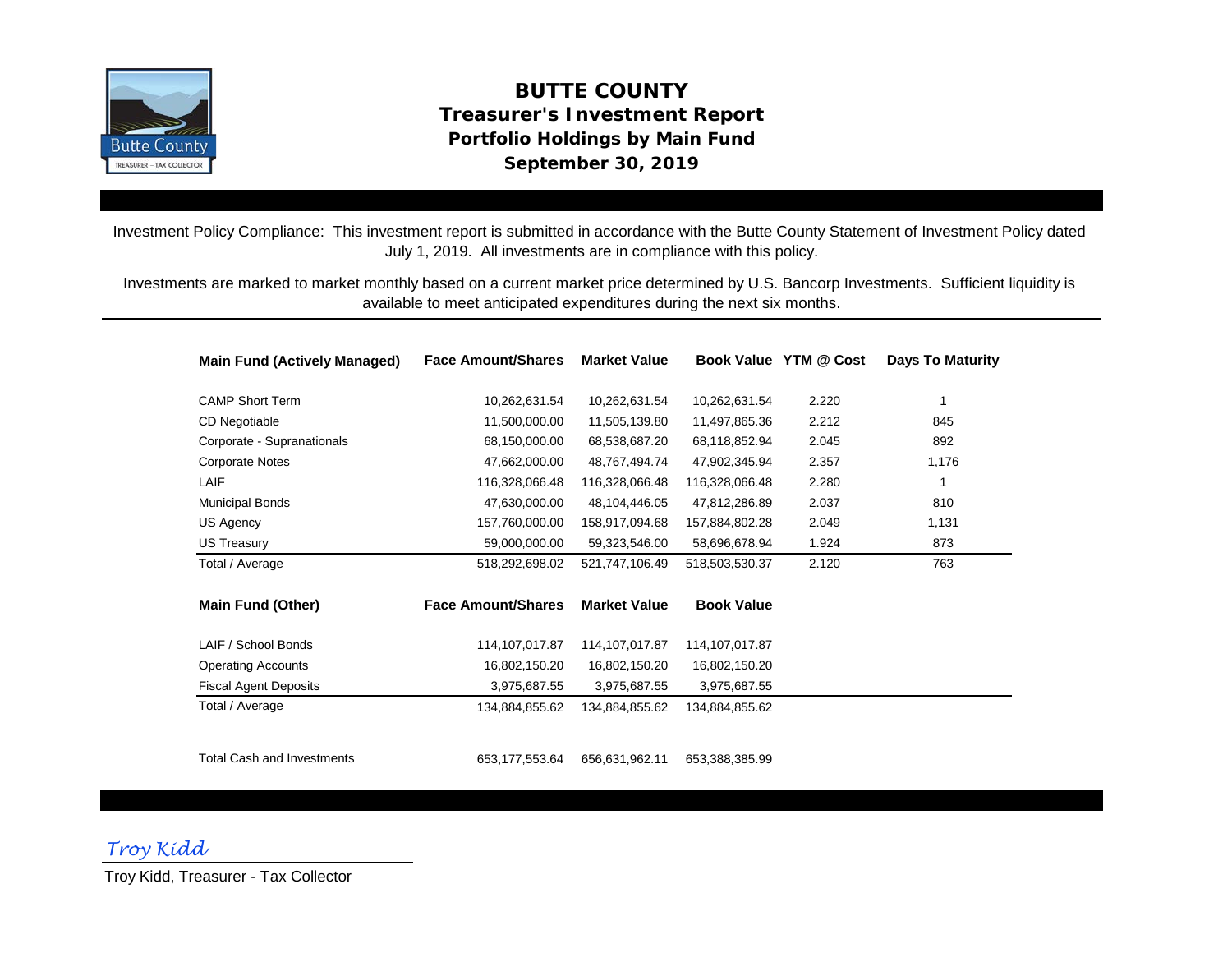

#### **Butte County School Bond Proceeds Portfolio Holdings by Portfolio Name**

September 30, 2019

| <b>Description / CUSIP</b>                                                   | Face Amount / Shares | Settlement Date YTM @ Cost * |       | <b>Book Value Market Price</b> |     | <b>Market Value</b> | Days to Maturity |
|------------------------------------------------------------------------------|----------------------|------------------------------|-------|--------------------------------|-----|---------------------|------------------|
| LAIF USD Butte - Glenn 2016B GO Bond<br>LAIF 4006 Butte - Glenn LGIP         | 34,315,000.00        | 07/11/2019                   | 2.280 | 34,315,000.00                  | 100 | 34,315,000.00       | 1                |
| LAIF USD Chico 2016B GO Bond<br>LAIF 4005 Chico USD LGIP                     | 39,878,133.93        | 06/25/2019                   | 2.280 | 39,878,133.93                  | 100 | 39,878,133.93       | 1                |
| USD Biggs 2019 Bond<br>LAIF 4007 Butte Office of Education LGIP              | 514,015.45           | 03/29/2019                   | 2.280 | 514,015.45                     | 100 | 514,015.45          | 1                |
| USD Butte - Glenn 2016A GO Bond<br>LAIF 4001 Butte CC LGIP                   | 8,987,803.04         | 04/06/2017                   | 2.280 | 8,987,803.04                   | 100 | 8,987,803.04        | 1                |
| USD Butte-Glenn 2016B Go Bond<br>LAIF 4001 Butte CC LGIP                     | 15,002,275.63        | 08/12/2019                   | 2.280 | 15,002,275.63                  | 100 | 15,002,275.63       | 1                |
| USD Chico 2012A GO Bond<br>LAIF 4006 Chico USD LGIP                          | 848,492.74           | 05/30/2013                   | 2.280 | 848,492.74                     | 100 | 848,492.74          | 1                |
| USD Chico 2012B GO Bond<br>LAIF 4006 Chico USD LGIP                          | 165,356.13           | 08/28/2018                   | 2.280 | 165,356.13                     | 100 | 165,356.13          | 1                |
| USD Chico 2016A GO Bond<br>LAIF 4006 Chico USD LGIP                          | 2,210,142.64         | 04/25/2017                   | 2.280 | 2,210,142.64                   | 100 | 2,210,142.64        | 1                |
| USD Chico 2016B Go Bond<br>LAIF 4006 Chico USD LGIP                          | 2,985,411.67         | 07/25/2019                   | 2.280 | 2,985,411.67                   | 100 | 2,985,411.67        | 1                |
| USD Durham 2019 A Bond<br>LAIF 4007 Butte Office of Education LGIP           | 6,845,251.39         | 06/13/2019                   | 2.280 | 6,845,251.39                   | 100 | 6,845,251.39        | 1                |
| <b>USD Thermalito 2018A Bond</b><br>LAIF 4007 Butte Office of Education LGIP | 2,355,135.25         | 02/26/2019                   | 2.280 | 2,355,135.25                   | 100 | 2,355,135.25        | 1                |
| Total                                                                        | 114, 107, 017.87     |                              | 2.280 | 114,107,017.87                 | 100 | 114,107,017.87      | 1                |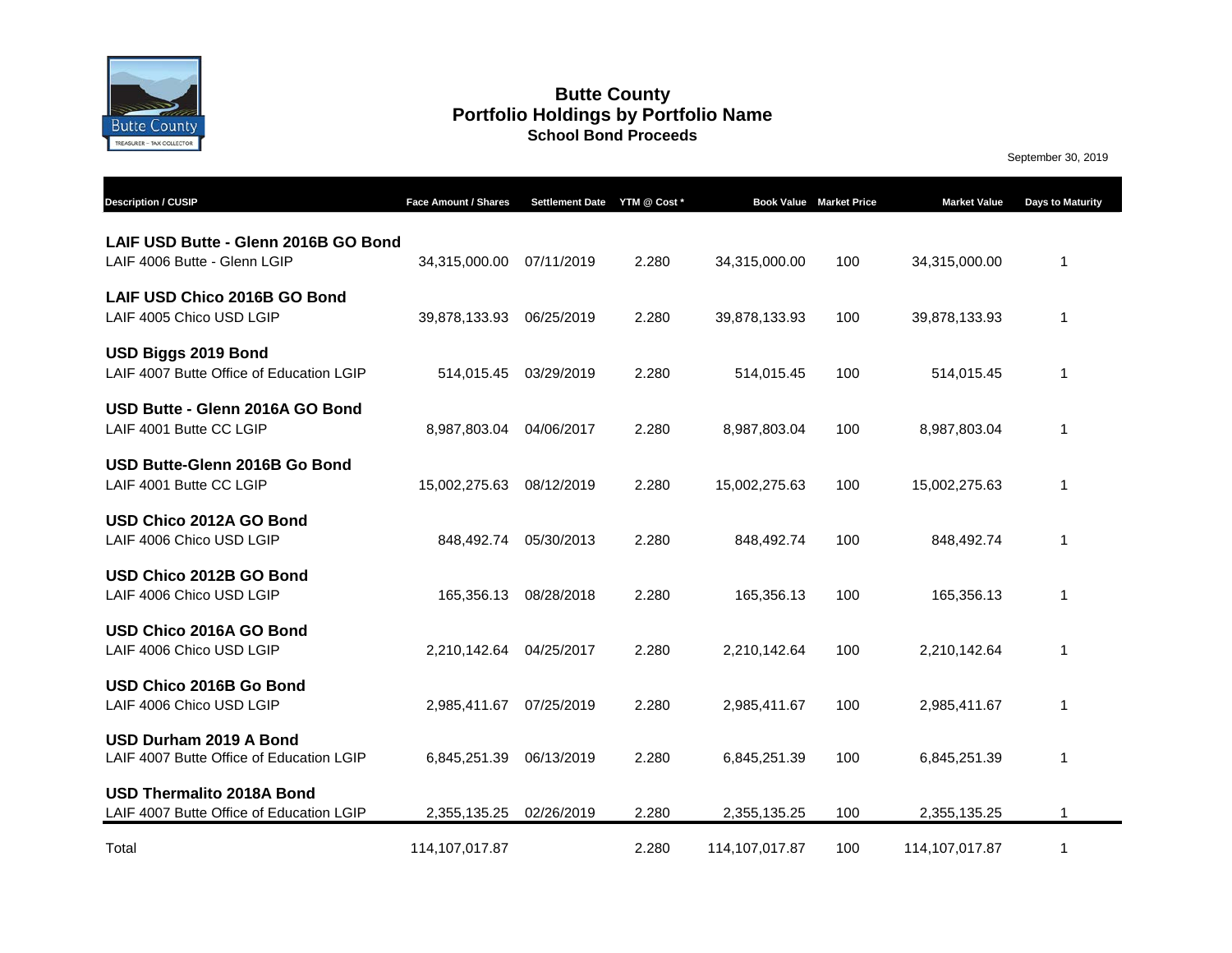

### **Butte County Portfolio Holdings by Portfolio Name Investments Under Management of Fiscal Agent**

September 30, 2019

| <b>Description</b>                              | <b>CUSIP/Ticker</b> | Face Amount / Shares | <b>Settlement Date</b> | YTM @ Cost |              | <b>Book Value Market Price</b> | <b>Market Value</b> | <b>Days to Maturity</b> |
|-------------------------------------------------|---------------------|----------------------|------------------------|------------|--------------|--------------------------------|---------------------|-------------------------|
|                                                 |                     |                      |                        |            |              |                                |                     |                         |
| <b>Fiscal Agent Deposits</b>                    |                     |                      |                        |            |              |                                |                     |                         |
| Discovery Benefits Cash                         | <b>DISCOVERY</b>    | 43,539.70            | 06/30/2018             | 0.000      | 43,539.70    | 100                            | 43,539.70           | 1                       |
| Umpqua - York Risk Services Group Cash          | UMPQUA2601          | 239,209.40           | 06/29/2007             | 0.000      | 239,209.40   | 100                            | 239,209.40          | 1                       |
| Sub Total / Average Fiscal Agent Deposits       |                     | 282,749.10           |                        | 0.000      | 282,749.10   | 100                            | 282,749.10          | 1                       |
| <b>Pension - 2004 Obligation Bonds</b>          |                     |                      |                        |            |              |                                |                     |                         |
| Wells Fargo - Interest Account MM               | MM1141              | 766.19               | 08/03/2004             | 0.000      | 766.19       | 100                            | 766.19              | 1                       |
| Wells Fargo - Interest Rate Stabilization LGIP  | CASH1109            | 1,716.31             | 06/30/2018             | 2.280      | 1,716.31     | 100                            | 1,716.31            | 1                       |
| Wells Fargo - Interest Rate Stabilization MM    | MM1109              | 1,048.80             | 08/03/2004             | 2.065      | 1,048.80     | 100                            | 1,048.80            | 1                       |
| Wells Fargo - Principal Account MM              | MM1140              | 11.99                | 08/03/2004             | 0.000      | 11.99        | 100                            | 11.99               | 1                       |
| Wells Fargo - Series A Bond Fund MM             | MM1106              | 2,182,672.19         | 07/01/2018             | 2.065      | 2,182,672.19 | 100                            | 2,182,672.19        |                         |
| Wells Fargo - Series B Bond Fund MM             | MM1305              | 1,423,424.73         | 08/03/2004             | 2.065      | 1,423,424.73 | 100                            | 1,423,424.73        |                         |
| Wells Fargo - Series B Interest Fund MM         | MM1307              | 212.66               | 08/03/2004             | 2.065      | 212.66       | 100                            | 212.66              |                         |
| Wells Fargo - Series B Interest Fund MM         | MM1301              | 35,861.54            | 08/03/2004             | 2.065      | 35,861.54    | 100                            | 35,861.54           |                         |
| Wells Fargo - Surplus Account MM                | MM1142              | 47,224.04            | 08/03/2004             | 0.000      | 47,224.04    | 100                            | 47,224.04           |                         |
| Sub Total / Average Pension - 2004 Obligation I |                     | 3,692,938.45         |                        | 2.038      | 3,692,938.45 | 100                            | 3,692,938.45        | 1                       |
| Total / Average                                 |                     | 3,975,687.55         |                        | 1.893      | 3,975,687.55 | 100                            | 3,975,687.55        | 1                       |

(Discovery Benefits) Benefits can be paid in advance of receipt of offsetting payroll deductions.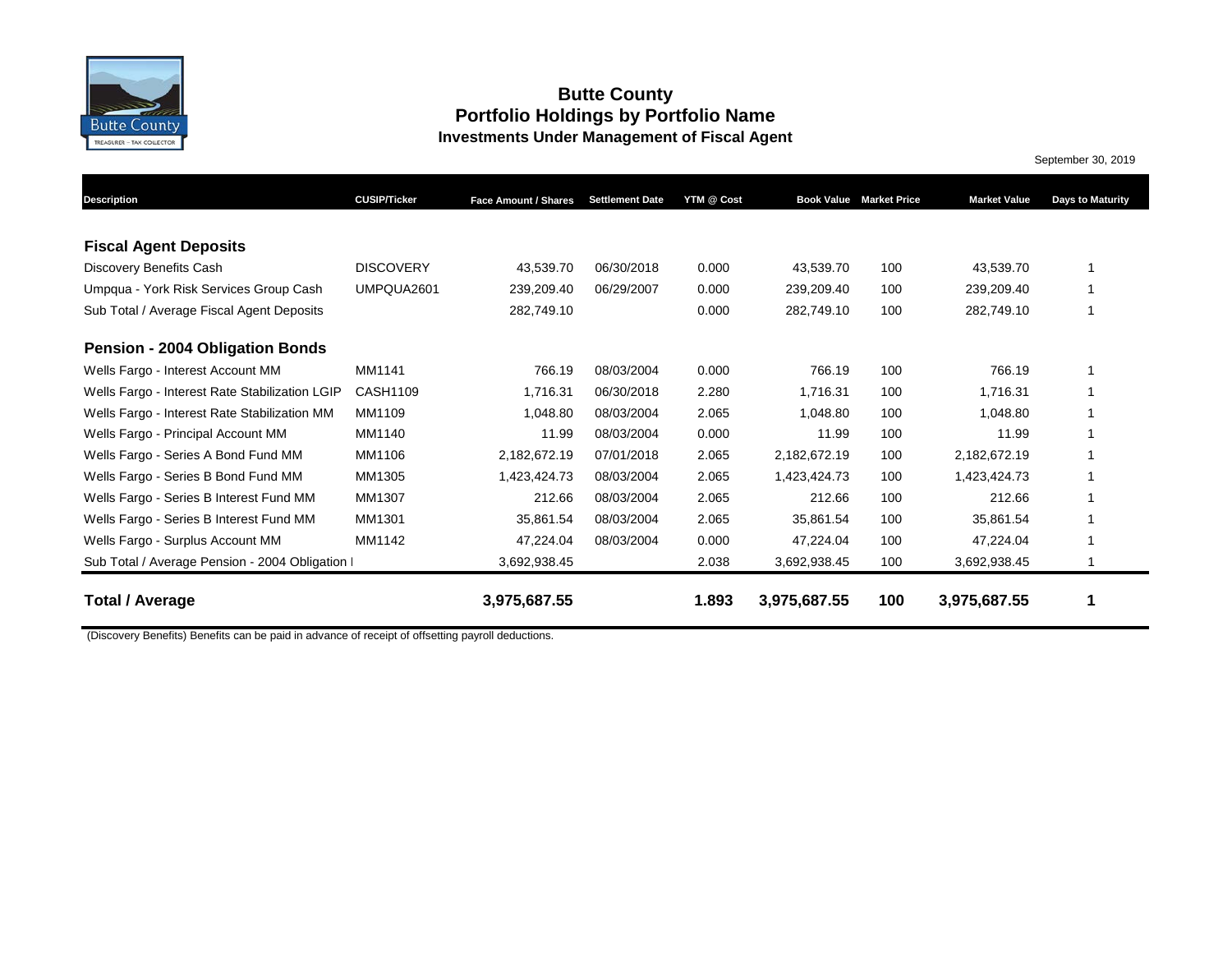

#### **Butte County Actively Managed Portfolio September 30, 2019**

#### **Distribution by Main Fund - Market Value**



#### **Distribution by Maturity Range - Market Value**

|                        |                     | <b>Maturity Range Allocation</b> |
|------------------------|---------------------|----------------------------------|
| <b>Maturity Range</b>  | <b>Market Value</b> | % of Portfolio                   |
| 0-12 Months            | 195,461,478.76      | 37.46                            |
| 1-2 Years              | 79,135,664.20       | 15.17                            |
| 2-3 Years              | 73,971,023.78       | 14.18                            |
| 3-4 Years              | 68,507,040.25       | 13.13                            |
| 4-5 Years              | 104,671,899.50      | 20.06                            |
|                        |                     |                                  |
| <b>Total / Average</b> | 521,747,106.49      | 100                              |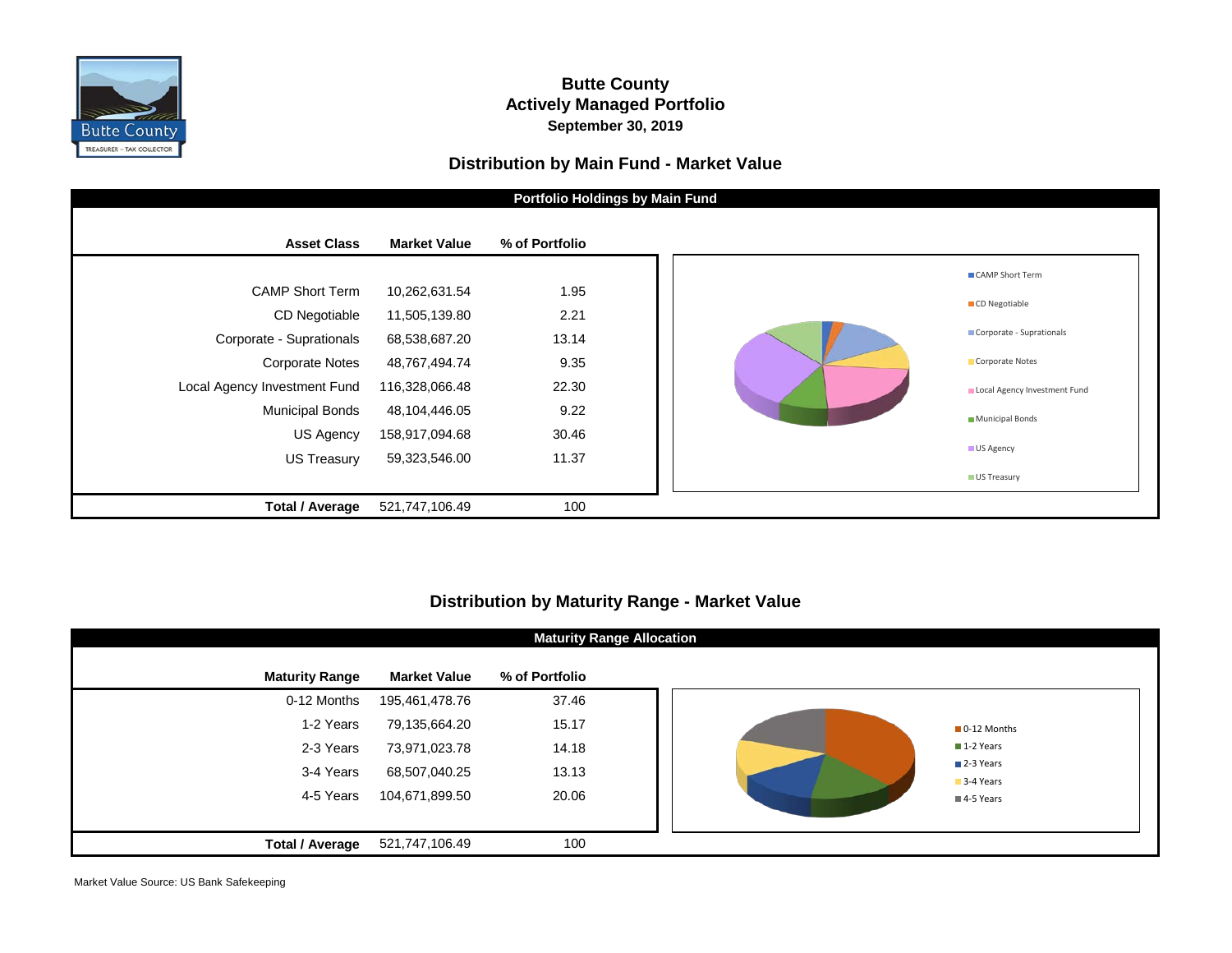

## **BUTTE COUNTY**

#### **Treasurer's Investment Report Fixed Portfolio Holdings Detail September 30, 2019**

| <b>CUSIP/Ticker</b><br><b>CD Negotiable</b> | <b>Description</b>                         | <b>Credit Rating 1</b> |                     | <b>Credit Rating 2 Settlement Date</b> |            |       | Maturity Date YTM @ Cost Face Amount/Shares | <b>Market Value</b> | <b>Book Value</b> |
|---------------------------------------------|--------------------------------------------|------------------------|---------------------|----------------------------------------|------------|-------|---------------------------------------------|---------------------|-------------------|
| 966594AW3                                   | Whitney Bank MS 1.7 1/27/2020              | NR.                    | <b>FDIC Insured</b> | 01/25/2017                             | 01/27/2020 | 1.700 | 250,000.00                                  | 250,012.04          | 250,000.00        |
| 02587DXE3                                   | American Express UT 1.95 1/30/2020         | <b>NR</b>              | FDIC Insured        | 01/30/2015                             | 01/30/2020 | 1.950 | 250,000.00                                  | 250,219.85          | 250,000.00        |
| 474067AK1                                   | Jefferson Financial LA 2.4 2/27/2020       | NR.                    | <b>FDIC Insured</b> | 02/27/2018                             | 02/27/2020 | 2.400 | 250,000.00                                  | 250,730.99          | 250,000.00        |
| 71270QMS2                                   | Peoples Bank CT 1.8 4/15/2020              | <b>NR</b>              | FDIC Insured        | 04/15/2015                             | 04/15/2020 | 1.800 | 250,000.00                                  | 250,200.34          | 250,000.00        |
| 140420RX0                                   | Capital One Bank VA 1.9 6/20/2020          | <b>NR</b>              | <b>FDIC Insured</b> | 06/10/2015                             | 06/20/2020 | 1.996 | 250,000.00                                  | 250,426.32          | 249.744.15        |
| 05580ACW2                                   | BMW Bank of North America 2.2 9/18/2020    | <b>NR</b>              | <b>FDIC Insured</b> | 09/18/2015                             | 09/18/2020 | 2.200 | 250,000.00                                  | 251,412.61          | 250,000.00        |
| 20033AMR4                                   | Comenity Capital Bank UT 2.25 9/21/2020    | <b>NR</b>              | <b>FDIC Insured</b> | 09/21/2015                             | 09/21/2020 | 2.250 | 250,000.00                                  | 251,551.53          | 250,000.00        |
| 49306SYW0                                   | Key National Bank OH 1.85 9/25/2020        | <b>NR</b>              | <b>FDIC Insured</b> | 09/27/2017                             | 09/25/2020 | 1.850 | 250,000.00                                  | 250,586.12          | 250,000.00        |
| 254672VT2                                   | Discover Bank DE 2.2 10/21/2020            | <b>NR</b>              | <b>FDIC Insured</b> | 10/21/2015                             | 10/21/2020 | 2.200 | 250,000.00                                  | 250,000.00          | 250,000.00        |
| 14042RBL4                                   | Capital One VA 2.25 10/28/2020             | <b>NR</b>              | FDIC Insured        | 11/13/2015                             | 10/28/2020 | 2.277 | 250,000.00                                  | 250,000.00          | 249,905.27        |
| 94986TWG8                                   | Wells Fargo Bank SD Step 12/3/2020-18      | <b>NR</b>              | <b>FDIC Insured</b> | 12/03/2015                             | 12/03/2020 | 1.982 | 250,000.00                                  | 250,000.00          | 250,000.00        |
| 29266NX93                                   | Enerbank USA UT 1.85 1/28/2021             | <b>NR</b>              | <b>FDIC Insured</b> | 01/28/2016                             | 01/28/2021 | 1.903 | 250,000.00                                  | 250,000.00          | 249,811.85        |
| 89677DET9                                   | Tristate Capital Bank PA 2.35 2/1/2021     | <b>NR</b>              | FDIC Insured        | 01/31/2018                             | 02/01/2021 | 2.350 | 250,000.00                                  | 250,000.00          | 250,000.00        |
| 02007GCP6                                   | Ally Bank UT 2.85 5/10/2021                | <b>NR</b>              | <b>FDIC Insured</b> | 05/10/2018                             | 05/10/2021 | 2.850 | 250,000.00                                  | 250,000.00          | 250,000.00        |
| 128829AC2                                   | Caldwell Bank & Trust LA 1.4 5/13/2021     | <b>NR</b>              | <b>FDIC Insured</b> | 05/13/2016                             | 05/13/2021 | 1.400 | 250,000.00                                  | 250,000.00          | 250,000.00        |
| 27113PBE0                                   | East Boston Savings Bank MA 1.5 5/23/2021  | <b>NR</b>              | FDIC Insured        | 06/23/2016                             | 05/23/2021 | 1.500 | 250,000.00                                  | 250,000.00          | 250,000.00        |
| 58403B4S2                                   | Medallion Bank UT 1.4 7/25/2021            | <b>NR</b>              | <b>FDIC Insured</b> | 07/28/2016                             | 07/25/2021 | 1.400 | 250,000.00                                  | 250,000.00          | 250,000.00        |
| 88413QBN7                                   | Third Federal Savings OH 2 7/28/2021       | <b>NR</b>              | <b>FDIC Insured</b> | 07/28/2017                             | 07/28/2021 | 2.000 | 250,000.00                                  | 250,000.00          | 250,000.00        |
| 95960NJN8                                   | Western State Bank ND 1.4 7/29/2021        | <b>NR</b>              | <b>FDIC Insured</b> | 07/29/2016                             | 07/29/2021 | 1.400 | 250,000.00                                  | 250,000.00          | 250,000.00        |
| 74267GVM6                                   | Private Bank & Trust IL 1.5 8/30/2021      | <b>NR</b>              | <b>FDIC Insured</b> | 08/30/2016                             | 08/30/2021 | 1.500 | 250,000.00                                  | 250,000.00          | 250,000.00        |
| 08173QBR6                                   | Beneficial Mutual Savings PA 1.5 9/13/2021 | <b>NR</b>              | <b>FDIC Insured</b> | 09/16/2016                             | 09/13/2021 | 1.500 | 250,000.00                                  | 250,000.00          | 250,000.00        |
| 87165FNC4                                   | Synchrony Bank UT 1.7 10/21/2021           | <b>NR</b>              | <b>FDIC Insured</b> | 10/21/2016                             | 10/21/2021 | 1.700 | 250,000.00                                  | 250,000.00          | 250,000.00        |
| 084601GS6                                   | Berkshire Bank MA 2.2 12/30/2021           | NR.                    | <b>FDIC Insured</b> | 12/30/2016                             | 12/30/2021 | 2.200 | 250,000.00                                  | 250,000.00          | 250,000.00        |
| 940727AH3                                   | Washington First Bank MD 2.05 2/23/2022    | <b>NR</b>              | <b>FDIC Insured</b> | 02/23/2017                             | 02/23/2022 | 2.050 | 250,000.00                                  | 250,000.00          | 250,000.00        |
| 25665QAV7                                   | Dollar Bank PA 2.05 3/8/2022               | <b>NR</b>              | <b>FDIC Insured</b> | 03/08/2017                             | 03/08/2022 | 2.050 | 250,000.00                                  | 250,000.00          | 250,000.00        |
| 98878BQS0                                   | ZBNA UT 2 4/1/2022                         | <b>NR</b>              | FDIC Insured        | 04/03/2017                             | 04/01/2022 | 2.102 | 250,000.00                                  | 250,000.00          | 249,278.95        |
| 58740XZB9                                   | Mercantile Bank MI 2.1 5/10/2022           | <b>NR</b>              | <b>FDIC Insured</b> | 05/10/2017                             | 05/10/2022 | 2.100 | 250,000.00                                  | 250,000.00          | 250,000.00        |
| 92834CCD2                                   | Visionbank IA 2.15 5/31/2022               | <b>NR</b>              | FDIC Insured        | 11/28/2017                             | 05/31/2022 | 2.150 | 250,000.00                                  | 250,000.00          | 250,000.00        |
| 33847E2K2                                   | Flagstar Bank FSB 2.45 6/13/2022           | <b>NR</b>              | <b>FDIC Insured</b> | 06/12/2019                             | 06/13/2022 | 2.450 |                                             | 250,000.00          | 250,000.00        |
| 06740KKD8                                   | Barclays Bank DE 2.2 7/12/2022             | <b>NR</b>              | <b>FDIC Insured</b> | 07/12/2017                             | 07/12/2022 | 2.200 | 250,000.00                                  | 250,000.00          | 250,000.00        |
|                                             |                                            |                        |                     |                                        |            |       | 250,000.00                                  |                     |                   |
| 87270LAJ2                                   | TIAA First Savings Bank FL 2.2 8/16/2022   | <b>NR</b>              | FDIC Insured        | 08/16/2017                             | 08/16/2022 | 2.200 | 250,000.00                                  | 250,000.00          | 250,000.00        |
| 319141HG5<br>33610RRF2                      | First Bank IL 2.2 8/16/2022                | <b>NR</b>              | FDIC Insured        | 08/16/2017                             | 08/16/2022 | 2.200 | 250,000.00                                  | 250,000.00          | 250,000.00        |
|                                             | First Premier Bank SD 2 9/15/2022          | <b>NR</b>              | FDIC Insured        | 09/15/2017                             | 09/15/2022 | 2.000 | 250,000.00                                  | 250,000.00          | 250,000.00        |
| 66612ABX5                                   | Northfield Bank NY 2.15 10/25/2022         | <b>NR</b>              | <b>FDIC Insured</b> | 10/25/2017                             | 10/25/2022 | 2.203 | 250,000.00                                  | 250,000.00          | 249,562.23        |
| 33708UCK3                                   | First State Bank MO 2.15 10/27/2022-19     | <b>NR</b>              | <b>FDIC Insured</b> | 10/27/2017                             | 10/27/2022 | 2.150 | 250,000.00                                  | 250,000.00          | 250,000.00        |
| 58733AET2                                   | Mercantil Commerce Bank 2.65 12/29/2022    | <b>NR</b>              | <b>FDIC Insured</b> | 12/29/2017                             | 12/29/2022 | 2.650 | 250,000.00                                  | 250,000.00          | 250,000.00        |
| 61747MF63                                   | Morgan Stanley Bank UT 2.65 1/11/2023      | <b>NR</b>              | <b>FDIC Insured</b> | 01/11/2018                             | 01/11/2023 | 2.650 | 250,000.00                                  | 250,000.00          | 250,000.00        |
| 080515CM9                                   | Belmont Springs MA 2.8 3/14/2023           | <b>NR</b>              | <b>FDIC Insured</b> | 03/14/2018                             | 03/14/2023 | 2.854 | 250,000.00                                  | 250,000.00          | 249,562.91        |
| 17312QJ26                                   | Citibank National SD 2.9 4/11/2023         | <b>NR</b>              | <b>FDIC Insured</b> | 04/11/2018                             | 04/11/2023 | 2.900 | 250,000.00                                  | 250,000.00          | 250,000.00        |
| 50116CCA5                                   | Kansas State Bank KS 3.25 7/27/2023        | <b>NR</b>              | <b>FDIC Insured</b> | 07/27/2018                             | 07/27/2023 | 3.250 | 250,000.00                                  | 250,000.00          | 250,000.00        |
| 38148PW94                                   | Goldman Sachs 3.35 9/26/2023               | <b>NR</b>              | <b>FDIC Insured</b> | 09/26/2018                             | 09/26/2023 | 3.350 | 250,000.00                                  | 250,000.00          | 250,000.00        |
| 635573AK4                                   | National Cooperative Bank 3.45 10/30/2023  | <b>NR</b>              | <b>FDIC Insured</b> | 10/30/2018                             | 10/30/2023 | 3.450 | 250,000.00                                  | 250,000.00          | 250,000.00        |
| 61760AUJ6                                   | Morgan Stanley Bank NY 3.15 1/17/2024      | <b>NR</b>              | <b>FDIC Insured</b> | 01/17/2019                             | 01/17/2024 | 3.150 | 250,000.00                                  | 250,000.00          | 250,000.00        |
| 7954502D6                                   | Sallie Mae 2.75 4/10/2024                  | <b>NR</b>              | FDIC Insured        | 04/10/2019                             | 04/10/2024 | 2.750 | 250,000.00                                  | 250,000.00          | 250,000.00        |
| 29367RKT2                                   | Enterprise Bank/PA 2.6 5/16/2024           | <b>NR</b>              | <b>FDIC Insured</b> | 05/16/2019                             | 05/16/2024 | 2.600 | 250,000.00                                  | 250,000.00          | 250,000.00        |
| 75472RAE1                                   | Raymond James 2 8/23/2024                  | <b>NR</b>              | <b>FDIC Insured</b> | 08/23/2019                             | 08/23/2024 | 2.000 | 250,000.00                                  | 250,000.00          | 250,000.00        |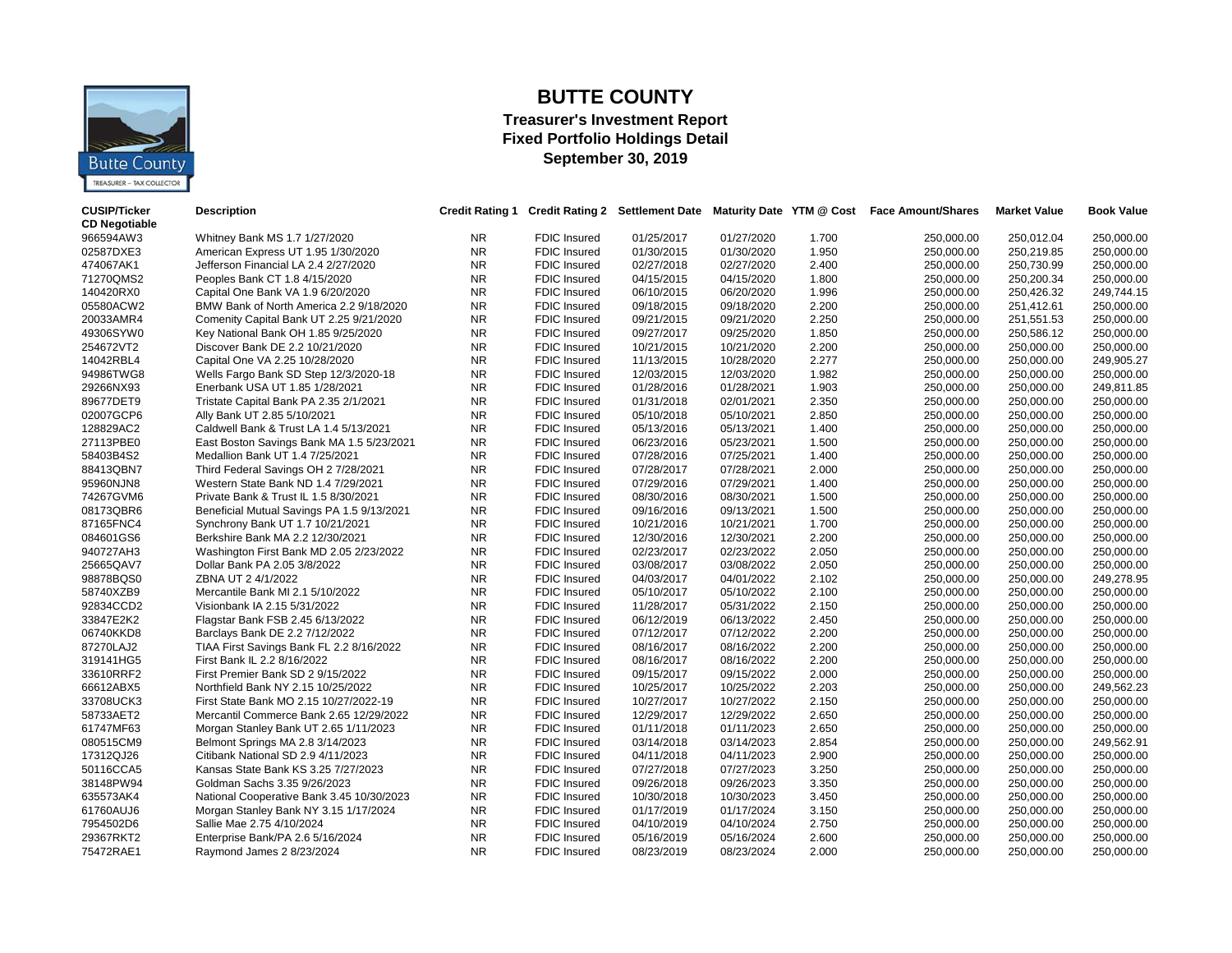| <b>CUSIP/Ticker</b>               | <b>Description</b><br><b>CD Negotiable</b>    |            |                    |            |            | 2.212 | Credit Rating 1 Credit Rating 2 Settlement Date Maturity Date YTM @ Cost Face Amount/Shares<br>11,500,000.00 | <b>Market Value</b><br>11,505,139.80 | <b>Book Value</b><br>11,497,865.36 |
|-----------------------------------|-----------------------------------------------|------------|--------------------|------------|------------|-------|--------------------------------------------------------------------------------------------------------------|--------------------------------------|------------------------------------|
| <b>Corporate - Supranationals</b> |                                               |            |                    |            |            |       |                                                                                                              |                                      |                                    |
| 45905UZJ6                         | IADB Supranational 1.3 10/25/2019             | Moodys-Aaa | S&P-AAA            | 12/02/2016 | 10/25/2019 | 1.573 | 5,000,000.00                                                                                                 | 4,997,930.00                         | 4,993,355.70                       |
| 459058FM0                         | IADB Supranational 1.126 8/10/2020            | Moodys-Aaa | S&P-AAA            | 08/23/2016 | 08/10/2020 | 1.141 | 5,000,000.00                                                                                                 | 4,965,990.00                         | 4,999,255.78                       |
| 4581X0CS5                         | IADB Supranational 1.875 3/15/2021            | Moodys-Aaa | S&P-AAA            | 11/15/2016 | 03/15/2021 | 1.574 | 5,000,000.00                                                                                                 | 5,007,505.00                         | 5,021,721.15                       |
| 459058FD0                         | IADB Supranational Step 4/28/2021-16          | Moodys-Aaa | S&P-AAA            | 04/28/2016 | 04/28/2021 | 2.115 | 3,000,000.00                                                                                                 | 2,927,850.00                         | 3,000,000.00                       |
| 459058FH1                         | IADB Supranational 1.376 5/24/2021            | Moodys-Aaa | S&P-AAA            | 06/13/2016 | 05/24/2021 | 1.413 | 5,000,000.00                                                                                                 | 4,971,150.00                         | 4,996,422.23                       |
| 459058GH0                         | IADB Supranational 2.75 7/23/2021             | Moodys-Aaa | S&P-AAA            | 07/25/2018 | 07/23/2021 | 2.832 | 5,000,000.00                                                                                                 | 5,093,055.00                         | 4,992,185.53                       |
| 459058FP3                         | IADB Supranational 1.376 9/20/2021            | Moodys-Aaa | S&P-AAA            | 05/19/2017 | 09/20/2021 | 1.900 | 5,150,000.00                                                                                                 | 5,121,407.20                         | 5,098,406.30                       |
| 45905UC28                         | IADB Supranational 2.05 12/28/2021-18         | Moodys-Aaa | S&P-AAA            | 12/28/2016 | 12/28/2021 | 2.050 | 5,000,000.00                                                                                                 | 4,812,200.00                         | 5,000,000.00                       |
| 459058FY4                         | IADB Supranational 2 1/26/2022                | Moodys-Aaa | S&P-AAA            | 03/10/2017 | 01/26/2022 | 2.165 | 5,000,000.00                                                                                                 | 5,039,550.00                         | 4,980,498.29                       |
| 4581X0CZ9                         | IADB Supranational 1.75 9/14/2022             | Moodys-Aaa | S&P-AAA            | 09/14/2017 | 09/14/2022 | 1.803 | 5,000,000.00                                                                                                 | 5,015,480.00                         | 4,992,500.00                       |
| 4581X0DA3                         | IADB Supranational 2.5 1/18/2023              | Moodys-Aaa | S&P-AAA            | 04/06/2018 | 01/18/2023 | 2.749 | 5,000,000.00                                                                                                 | 5,136,085.00                         | 4,959,353.66                       |
| 459058GL1                         | IADB Supranational 3 9/27/2023                | Moodys-Aaa | S&P-AAA            | 01/17/2019 | 09/27/2023 | 2.635 | 5,000,000.00                                                                                                 | 5,263,725.00                         | 5,068,165.68                       |
| 459058GQ0                         | IBRD 2.5 3/19/2024                            | Moodys-Aaa | S&P-AAA            | 04/05/2019 | 03/19/2024 | 2.413 | 5,000,000.00                                                                                                 | 5,188,885.00                         | 5,018,238.62                       |
| 459058HG1                         | IBRD 2.2 9/23/2024-20                         | Moodys-Aaa | S&P-AAA            | 09/23/2019 | 09/23/2024 | 2.205 | 5,000,000.00                                                                                                 | 4,997,875.00                         | 4,998,750.00                       |
|                                   | <b>Corporate - Supranationals</b>             |            |                    |            |            | 2.038 | 68,150,000.00                                                                                                | 68,538,687.20                        | 68,118,852.94                      |
| <b>Corporate Notes</b>            |                                               |            |                    |            |            |       |                                                                                                              |                                      |                                    |
| 68389XAX3                         | Oracle Corp 2.25 10/8/2019                    | Moodys-A1  | S&P-AA-            | 10/06/2015 | 10/08/2019 | 1.845 | 4,162,000.00                                                                                                 | 4,162,083.24                         | 4,170,083.86                       |
| 594918BG8                         | Microsoft Corp 2 11/3/2020                    | Moodys-Aaa | S&P-AAA            | 08/22/2016 | 11/03/2020 | 1.382 | 5,000,000.00                                                                                                 | 5,009,230.00                         | 5,044,868.96                       |
| 594918BP8                         | Microsoft Corp 1.55 8/8/2021                  | Moodys-Aaa | S&P-AAA            | 08/19/2016 | 08/08/2021 | 1.541 | 5,000,000.00                                                                                                 | 4,980,830.00                         | 5,000,865.29                       |
| 084670BR8                         | Berkshire Hathaway 2.75 3/15/2023-23          | Moodys-Aa2 | S&P-AA             | 03/20/2018 | 03/15/2023 | 3.101 | 1,000,000.00                                                                                                 | 1,026,511.00                         | 988,691.59                         |
| 084670BR8                         | Berkshire Hathaway 2.75 3/15/2023-23          | Moodys-Aa2 | S&P-AA             | 04/19/2018 | 03/15/2023 | 3.123 | 1,000,000.00                                                                                                 | 1,026,511.00                         | 987,956.51                         |
| 037833AK6                         | Apple Inc 2.4 5/3/2023                        | Moodys-Aa1 | S&P-AA+            | 05/07/2018 | 05/03/2023 | 3.180 | 5,000,000.00                                                                                                 | 5,093,330.00                         | 4,856,761.69                       |
| 166764AH3                         | Chevron 3.191 6/24/2023-23                    | Moodys-Aa2 | S&P-AA-            | 04/15/2019 | 06/24/2023 | 2.605 | 5,000,000.00                                                                                                 | 5,216,100.00                         | 5,110,218.69                       |
| 594918BQ6                         | Microsoft Corp 2 8/8/2023-23                  | Moodys-Aaa | S&P-AAA            | 01/18/2019 | 08/08/2023 | 2.820 | 5,000,000.00                                                                                                 | 5,037,145.00                         | 4,847,043.90                       |
| 037833CG3                         | Apple Inc 3 2/9/2024                          | Moodys-Aa1 | S&P-AA+            | 02/27/2019 | 02/09/2024 | 2.894 | 5,000,000.00                                                                                                 | 5,209,500.00                         | 5,022,045.45                       |
| 30231GAC6                         | Exxon 3.176 3/15/2024-23                      | Moodys-Aaa | S&P-AA+            | 09/17/2019 | 03/15/2024 | 2.051 | 2,500,000.00                                                                                                 | 2,630,392.50                         | 2,620,150.00                       |
| 931142DP5                         | Walmart 3.3 4/22/2024-24                      | Moodys-Aa2 | S&P-AA             | 08/19/2019 | 04/22/2024 | 1.943 | 2,000,000.00                                                                                                 | 2,113,516.00                         | 2,120,660.00                       |
| 037833CU2                         | Apple Inc 2.85 5/11/2024-24                   | Moodys-Aa1 | S&P-AA+            | 05/29/2019 | 05/11/2024 | 2.661 | 5,000,000.00                                                                                                 | 5,182,450.00                         | 5,043,500.00                       |
| 931142EL3                         | Walmart 2.85 7/8/2024-24                      | Moodys-Aa2 | S&P-AA             | 08/19/2019 | 07/08/2024 | 1.886 | 2,000,000.00                                                                                                 | 2,079,896.00                         | 2,089,500.00                       |
|                                   | <b>Corporate Notes</b>                        |            |                    |            |            | 2.352 | 47,662,000.00                                                                                                | 48,767,494.74                        | 47,902,345.94                      |
| <b>Municipal Bonds</b>            |                                               |            |                    |            |            |       |                                                                                                              |                                      |                                    |
| 882806EM0                         | Texas Tech University 2.104 2/15/2020         | Moodys-Aa1 | S&P-AA+            | 11/06/2015 | 02/15/2020 | 1.790 | 2,570,000.00                                                                                                 | 2,571,567.70                         | 2,573,862.51                       |
| 13063CSQ4                         | California State 1.8 4/1/2020                 | Moodys-Aa3 | S&P-AA-            | 04/29/2015 | 04/01/2020 | 1.680 | 5,000,000.00                                                                                                 | 4,999,000.00                         | 5,005,729.12                       |
| 13063DFZ6                         | California State 2.6 4/1/2020                 | Moodys-Aa3 | <b>S&amp;P-AA-</b> | 04/25/2018 | 04/01/2020 | 2.524 | 3,000,000.00                                                                                                 | 3,011,310.00                         | 3,002,218.97                       |
| 8821172X1                         | Texas A&M University 1.75 7/1/2020            | Moodys-Aaa | S&P-AAA            | 08/10/2015 | 07/01/2020 | 1.963 | 3,000,000.00                                                                                                 | 2,995,980.00                         | 2,993,928.45                       |
| 13063CP87                         | California State 1.5 4/1/2021                 | Moodys-Aa3 | S&P-AA-            | 06/13/2016 | 04/01/2021 | 1.430 | 5,000,000.00                                                                                                 | 4,976,050.00                         | 5,006,708.33                       |
| 91412GF59                         | University of California 1.91 5/15/2021-21    | Moodys-Aa2 | S&P-AA             | 08/05/2016 | 05/15/2021 | 1.441 | 5,000,000.00                                                                                                 | 5,006,150.00                         | 5,045,083.72                       |
| 574193NC8                         | Maryland State 2.25 3/15/2022                 | Moodys-Aaa | S&P-AAA            | 03/22/2017 | 03/15/2022 | 2.250 | 5,190,000.00                                                                                                 | 5,244,027.90                         | 5,190,000.00                       |
| 13063DAD0                         | State of California 2.367 4/1/2022            | Moodys-Aa3 | S&P-AA-            | 09/30/2019 | 04/01/2022 | 1.855 | 3,955,000.00                                                                                                 | 4,001,827.20                         | 4,004,279.30                       |
| 010878AN6                         | Alameda County CA 4 8/1/2022                  | Moodys-Aaa | S&P-AAA            | 03/29/2018 | 08/01/2022 | 2.832 | 2,000,000.00                                                                                                 | 2,115,420.00                         | 2,065,574.39                       |
| 212204JD4                         | Contra Costa Community College 1.704 8/1/2023 | Moodys-Aa1 | S&P-AA+            | 09/12/2019 | 08/01/2023 | 1.704 | 2,915,000.00                                                                                                 | 2,899,113.25                         | 2,915,000.00                       |
| 13063DDG0                         | California State 2.25 10/1/2023               | Moodys-Aa3 | S&P-AA-            | 01/18/2019 | 10/01/2023 | 2.747 | 5,000,000.00                                                                                                 | 5,064,950.00                         | 4,895,652.10                       |
| 13063DLZ9                         | CA State 3 4/1/2024                           | Moodys-Aa3 | <b>S&amp;P-AA-</b> | 04/04/2019 | 04/01/2024 | 2.510 | 5,000,000.00                                                                                                 | 5,219,050.00                         | 5,114,250.00                       |
|                                   | <b>Municipal Bonds</b>                        |            |                    |            |            | 2.031 | 47,630,000.00                                                                                                | 48,104,446.05                        | 47,812,286.89                      |
| US Agency                         |                                               |            |                    |            |            |       |                                                                                                              |                                      |                                    |
| 3133EEBN9                         | FFCB 1.8 11/12/2019                           | Moodys-Aaa | S&P-AA+            | 11/12/2014 | 11/12/2019 | 1.800 | 5,000,000.00                                                                                                 | 4,999,920.00                         | 5,000,000.00                       |
| 3136G2HF7                         | FHLB 1.6 5/19/2020                            | Moodys-Aaa | S&P-AA+            | 05/19/2015 | 05/19/2020 | 1.600 | 5,000,000.00                                                                                                 | 4,988,790.00                         | 5,000,000.00                       |
| 313383HU8                         | FHLB 1.75 6/12/2020                           | Moodys-Aaa | S&P-AA+            | 06/05/2015 | 06/12/2020 | 1.780 | 5,000,000.00                                                                                                 | 4,999,040.00                         | 4,998,565.58                       |
| 3133834H1                         | FHLB 1.375 6/12/2020                          | Moodys-Aaa | S&P-AA+            | 07/23/2015 | 06/12/2020 | 1.795 | 5,200,000.00                                                                                                 | 5,182,554.00                         | 5,179,172.80                       |
| 3130ADSS2                         | FHLB 2.44 9/9/2020                            | Moodys-Aaa | S&P-AA+            | 04/05/2018 | 09/09/2020 | 2.419 | 5,000,000.00                                                                                                 | 5,027,660.00                         | 5,000,988.56                       |
| 3136G1H28                         | FNMA 1.7 9/28/2020                            | Moodys-Aaa | S&P-AA+            | 02/03/2017 | 09/28/2020 | 1.677 | 5,000,000.00                                                                                                 | 4,985,965.00                         | 5,001,095.06                       |
| 3130A7CV5                         | FHLB 1.375 2/18/2021                          | Moodys-Aaa | S&P-AA+            | 04/07/2016 | 02/18/2021 | 1.315 | 5,000,000.00                                                                                                 | 4,973,805.00                         | 5,004,332.95                       |
| 3134G8Y29                         | FHLMC Step 4/28/2021-19                       | Moodys-Aaa | S&P-AA+            | 04/28/2016 | 04/28/2021 | 2.122 | 3,000,000.00                                                                                                 | 2,999,202.00                         | 2,998,200.00                       |
| 3136G3MV4                         | FHLB 1.375 5/25/2021                          | Moodys-Aaa | S&P-AA+            | 05/25/2016 | 05/25/2021 | 1.375 | 5,000,000.00                                                                                                 | 4,958,060.00                         | 5,000,000.00                       |